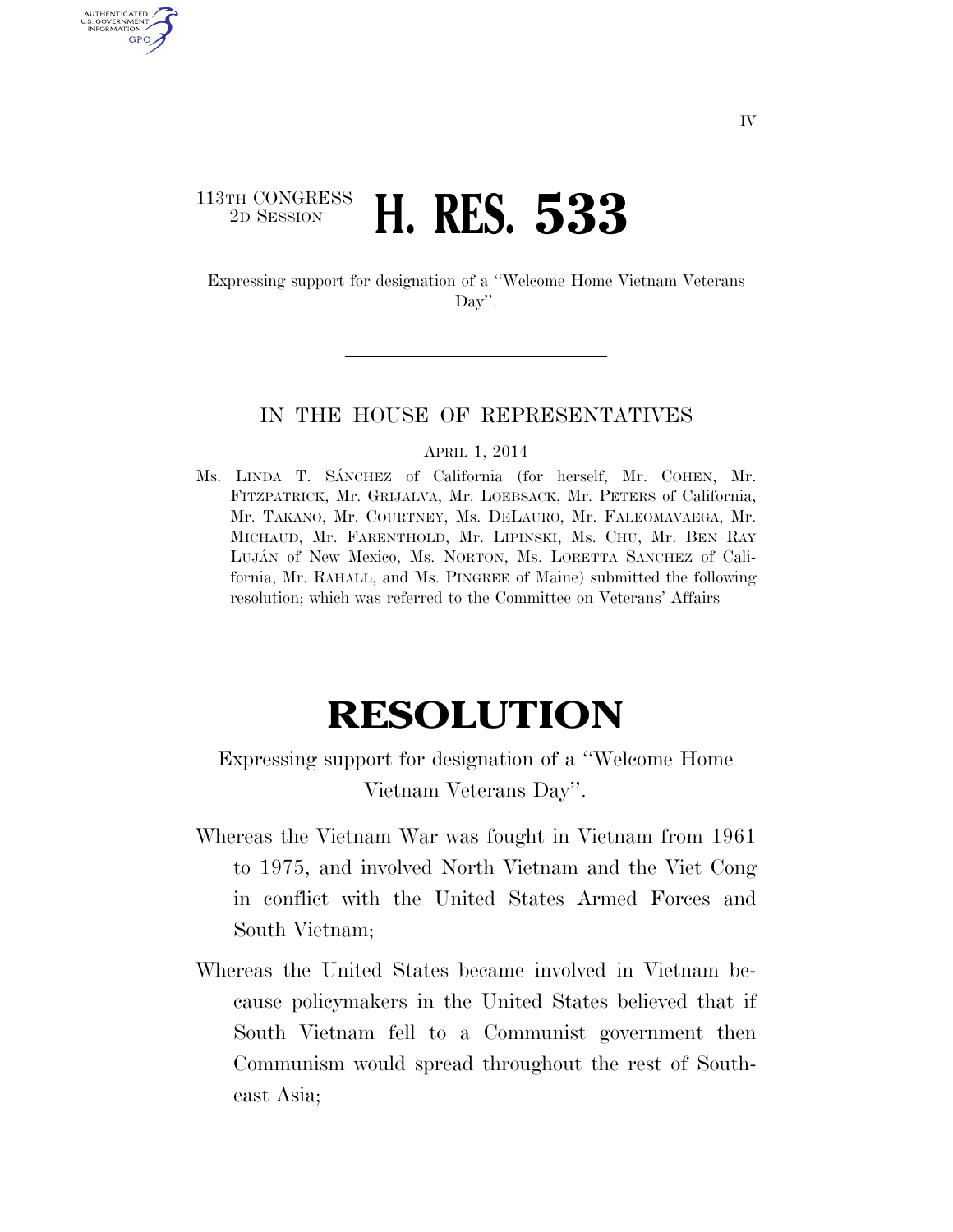- Whereas members of the United States Armed Forces began serving in an advisory role to the South Vietnamese in 1961;
- Whereas as a result of the Gulf of Tonkin incidents on August 2, 1964, and August 4, 1964, Congress overwhelmingly passed the Gulf of Tonkin Resolution, on August 7, 1964, which effectively handed over war-making powers to President Johnson until such time as ''peace and security'' had returned to Vietnam;
- Whereas in 1965, United States Armed Forces ground combat units arrived in Vietnam;
- Whereas by the end of 1965, there were 80,000 United States troops in Vietnam, and by 1969 a peak of approximately 543,000 troops was reached;
- Whereas, on January 27, 1973, the Treaty of Paris was signed, which required the release of all United States prisoners-of-war held in North Vietnam and the withdrawal of all United States Armed Forces from South Vietnam;
- Whereas, on March 30, 1973, the United States Armed Forces completed the withdrawal of combat troops from Vietnam;
- Whereas more than 58,000 members of the United States Armed Forces lost their lives in Vietnam and more than 300,000 members of the Armed Forces were wounded;
- Whereas in 1982, the Vietnam Veterans Memorial was dedicated in the District of Columbia to commemorate those members of the United States Armed Forces who died or were declared missing-in-action in Vietnam;
- Whereas the Vietnam War was an extremely divisive issue among the people of the United States;